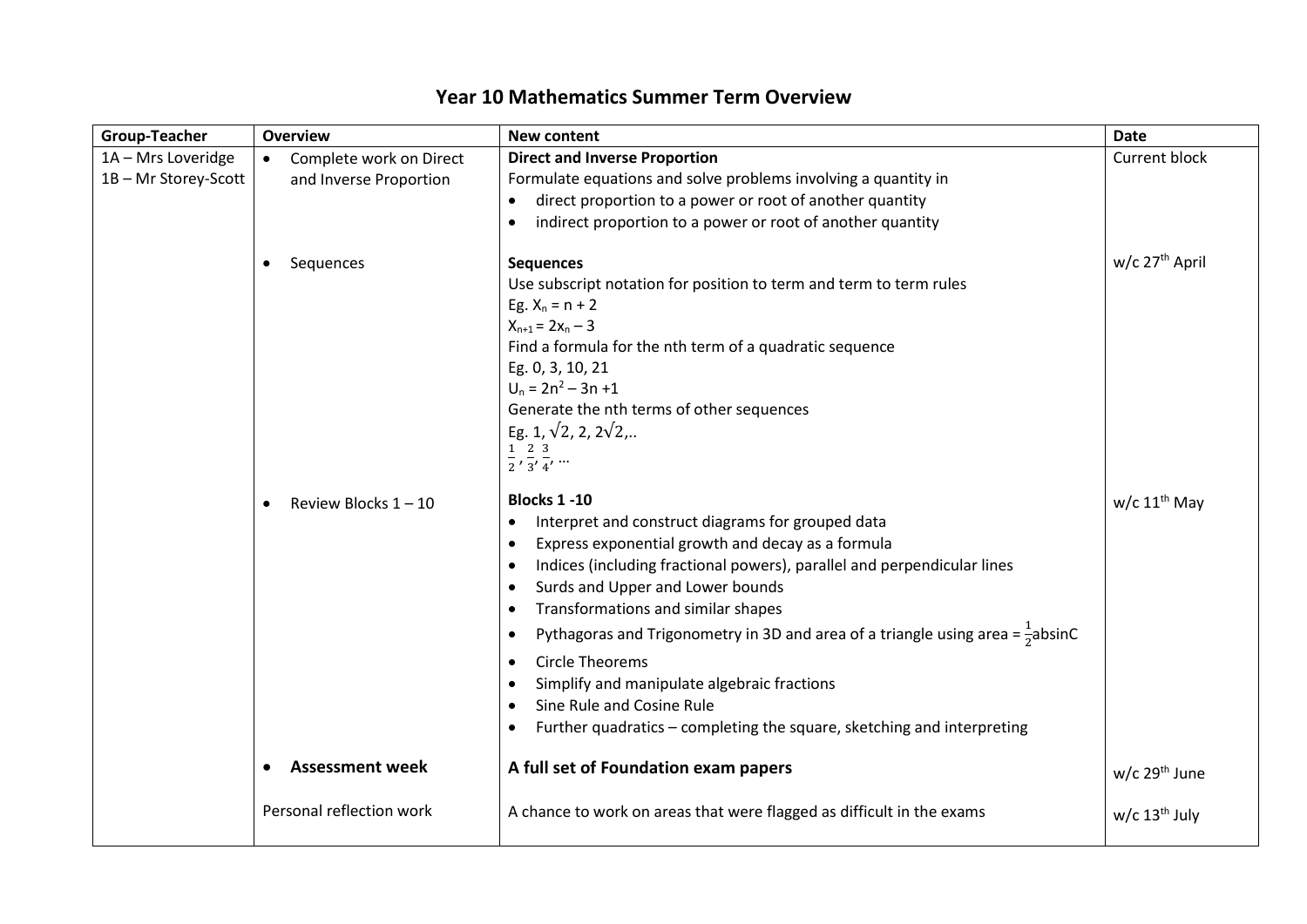| Group-Teacher     | <b>Overview</b>                      | <b>New content</b>                                                              | <b>Date</b>                 |
|-------------------|--------------------------------------|---------------------------------------------------------------------------------|-----------------------------|
| 2A - Mrs Joseph   | Review Blocks 1-10<br>$\bullet$      | <b>Blocks 1 -10</b>                                                             | Current work                |
| 2B - Mr Ahluwalia |                                      | <b>Standard Form and Indices</b><br>$\bullet$                                   |                             |
|                   |                                      | Straight line graphs<br>$\bullet$                                               |                             |
|                   |                                      | Trigonometry<br>$\bullet$                                                       |                             |
|                   |                                      | Kinematics<br>$\bullet$                                                         |                             |
|                   |                                      | Circles -arc length and sector area                                             |                             |
|                   |                                      | Geometric sequences, nth term                                                   |                             |
|                   |                                      | Probability, Venn diagrams and Tree diagrams                                    |                             |
|                   |                                      | Bearings, Construction and Loci                                                 |                             |
|                   |                                      | Quadratics - solving algebraically and graphically                              |                             |
|                   |                                      | <b>Fractions and Percentages</b>                                                |                             |
|                   |                                      |                                                                                 | $w/c$ 18 <sup>th</sup> May  |
|                   | Direct and indirect<br>$\bullet$     | <b>Direct and Indirect proportion</b>                                           |                             |
|                   | proportion                           | Currency, speed/time                                                            |                             |
|                   |                                      | Recognise graphs of proportion                                                  |                             |
|                   |                                      | Use fraction notation<br>$\bullet$                                              |                             |
|                   |                                      | Recognise y is proportional to x and y is inversely proportional to x and using |                             |
|                   |                                      | constant of proportionality                                                     |                             |
|                   | Formulate and rearrange<br>$\bullet$ | Formulate and rearrange equations                                               |                             |
|                   | equations                            | Formulate equations to solve<br>$\bullet$                                       |                             |
|                   |                                      | Use more complex formulae                                                       |                             |
|                   |                                      | Rearrange more complex formulae                                                 |                             |
|                   | <b>Assessment week</b><br>$\bullet$  |                                                                                 | $w/c$ 29 <sup>th</sup> June |
|                   |                                      | A full set of Foundation exam papers                                            |                             |
|                   | Personal reflection work             | A chance to work on areas that were flagged as difficult in the exams           | $w/c$ 13 <sup>th</sup> July |
| 3 - Mr McClusky   | Review Blocks 1-10<br>$\bullet$      | <b>Blocks 1 -10</b>                                                             | Current work                |
|                   |                                      | Equations<br>$\bullet$                                                          |                             |
|                   |                                      | Pythagoras                                                                      |                             |
|                   |                                      | Prime Factors HCF, LCM                                                          |                             |
|                   |                                      | Area, Perimeter, Surface area and Volume                                        |                             |
|                   |                                      | Mean from grouped Frequency tables and Frequency polygons                       |                             |
|                   |                                      | Expanding, Simplifying and Factorising<br>$\bullet$                             |                             |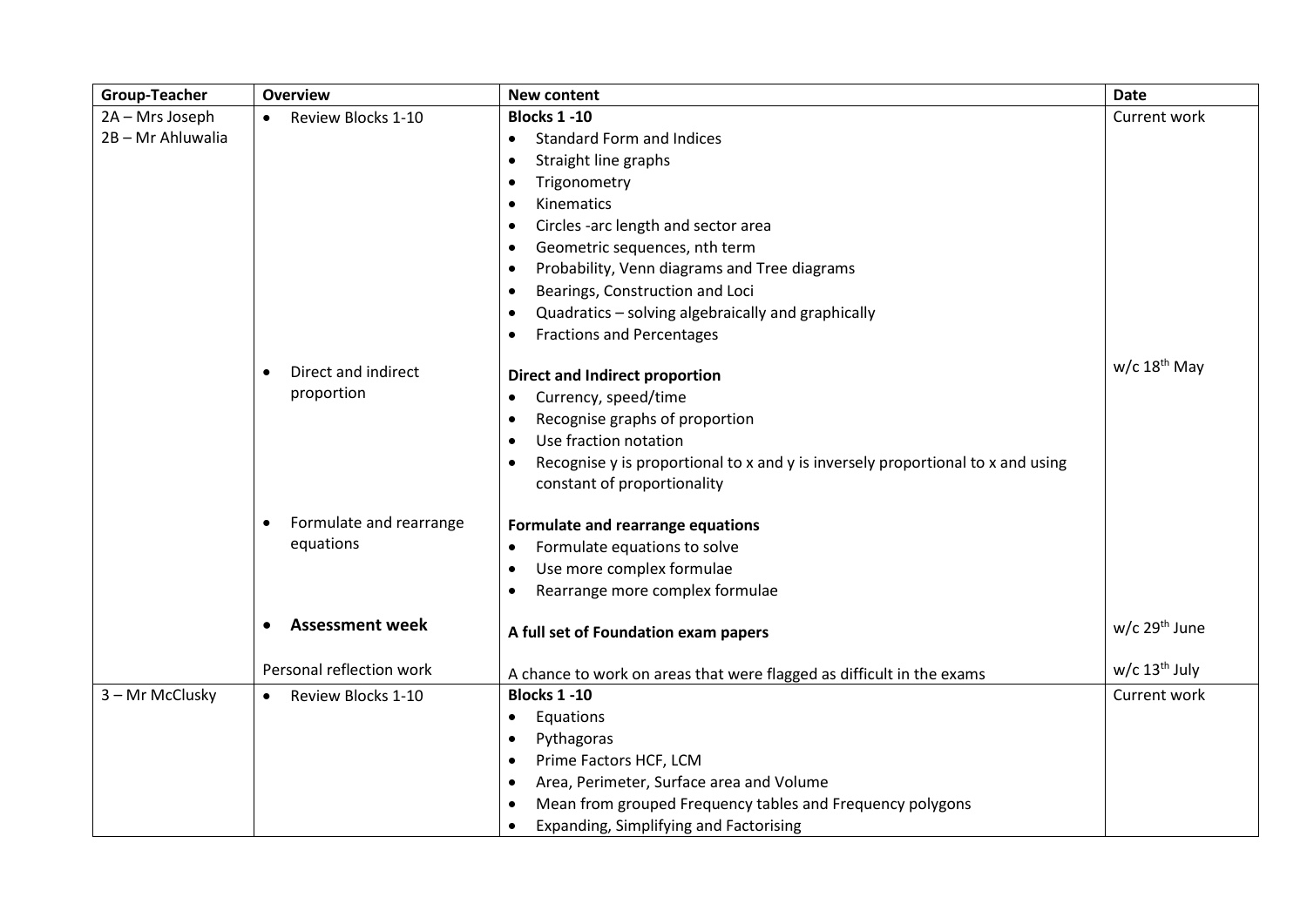| <b>Group-Teacher</b> | <b>Overview</b>                     | <b>New content</b>                                                    | <b>Date</b>                 |
|----------------------|-------------------------------------|-----------------------------------------------------------------------|-----------------------------|
|                      |                                     | Mixed numbers and Ratio<br>$\bullet$                                  |                             |
|                      |                                     | Construction<br>$\bullet$                                             |                             |
|                      |                                     | Probability<br>$\bullet$                                              |                             |
|                      |                                     | Enlargements and similar shapes<br>$\bullet$                          |                             |
|                      |                                     |                                                                       |                             |
|                      | Compound Interest and<br>$\bullet$  | <b>Compound Interest and Repeated Percentage</b>                      | $w/c$ 11 <sup>th</sup> May  |
|                      | repeated percentages                | Solve percentage change problems using multipliers<br>$\bullet$       |                             |
|                      |                                     | Solve compound interest problems<br>$\bullet$                         |                             |
|                      |                                     | Solve problems involving repeated percentage problems<br>$\bullet$    |                             |
|                      |                                     | Calculate percentage change<br>$\bullet$                              |                             |
|                      |                                     |                                                                       | w/c 1st June                |
|                      | <b>Index Laws</b><br>$\bullet$      | <b>Index Laws</b>                                                     |                             |
|                      |                                     | Multiplication and Division using indices<br>$\bullet$                |                             |
|                      |                                     | Power raised to a power<br>$\bullet$                                  |                             |
|                      |                                     | Negative Indices                                                      |                             |
|                      |                                     | <b>Fractional Indices</b>                                             |                             |
|                      |                                     | <b>Combination of laws</b><br>$\bullet$                               |                             |
|                      |                                     | Graphs                                                                | $w/c$ 15 <sup>th</sup> June |
|                      | Graphs<br>$\bullet$                 | Draw straight line graphs using $y = mx + c$<br>$\bullet$             |                             |
|                      |                                     | Identify graphs using $y = mx + c$<br>$\bullet$                       |                             |
|                      |                                     |                                                                       |                             |
|                      |                                     | Draw graphs of quadratics using coordinate tables<br>$\bullet$        |                             |
|                      | <b>Assessment week</b><br>$\bullet$ | A full set of Foundation exam papers                                  | $w/c$ 29 <sup>th</sup> June |
|                      |                                     |                                                                       | $w/c$ 13 <sup>th</sup> July |
|                      | Personal reflection work            | A chance to work on areas that were flagged as difficult in the exams |                             |
| Acc - Mr Bullock     | Review Blocks 1-11<br>$\bullet$     | <b>Blocks 1-11</b>                                                    | Current work                |
|                      |                                     | Numeracy<br>$\bullet$                                                 |                             |
|                      |                                     | Rounding and approximation<br>$\bullet$                               |                             |
|                      |                                     | Fractions<br>$\bullet$                                                |                             |
|                      |                                     | Area<br>$\bullet$                                                     |                             |
|                      |                                     | Probability                                                           |                             |
|                      |                                     | <b>Brackets and Factorising</b>                                       |                             |